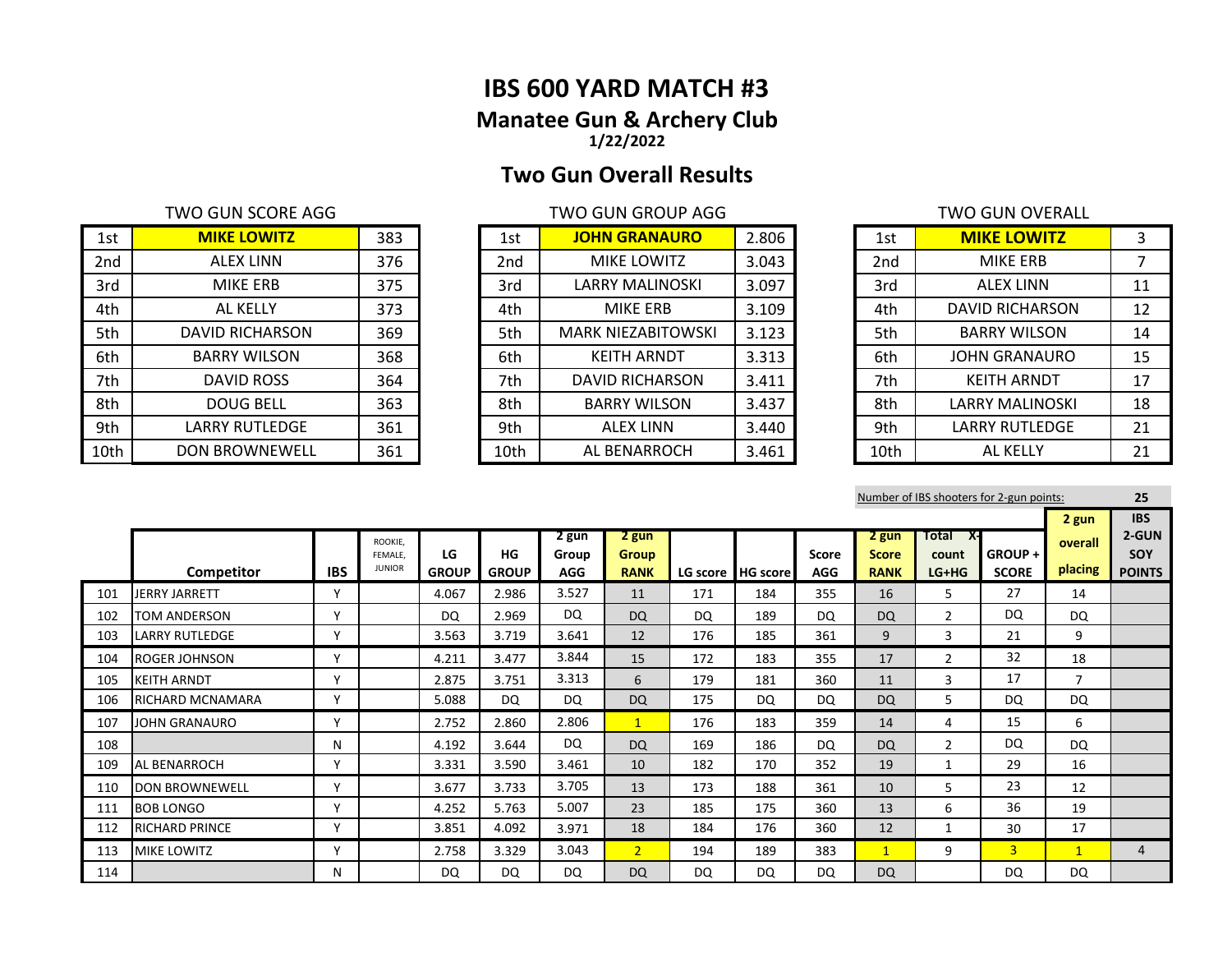|     |                           |            |                          |              |              |            |                |           |                   |              |                |                |                | 2 gun          | <b>IBS</b>     |
|-----|---------------------------|------------|--------------------------|--------------|--------------|------------|----------------|-----------|-------------------|--------------|----------------|----------------|----------------|----------------|----------------|
|     |                           |            | ROOKIE,                  |              |              | 2 gun      | 2 gun          |           |                   |              | 2 gun          | Total<br>X-    |                | overall        | 2-GUN          |
|     |                           |            | FEMALE.<br><b>JUNIOR</b> | LG           | HG           | Group      | Group          |           |                   | <b>Score</b> | <b>Score</b>   | count          | GROUP+         | placing        | SOY            |
|     | Competitor                | <b>IBS</b> |                          | <b>GROUP</b> | <b>GROUP</b> | <b>AGG</b> | <b>RANK</b>    |           | LG score HG score | <b>AGG</b>   | <b>RANK</b>    | LG+HG          | <b>SCORE</b>   |                | <b>POINTS</b>  |
| 115 | <b>ALEX LINN</b>          | Y          |                          | 3.493        | 3.388        | 3.440      | 9              | 188       | 188               | 376          | 2 <sup>1</sup> | 8              | 11             | $\overline{3}$ | $\overline{2}$ |
| 116 |                           | N          |                          | 3.284        | 3.072        | <b>DQ</b>  | DQ             | 185       | 190               | DQ.          | DQ             | 5              | DQ             | DQ             |                |
| 201 | <b>BILL DAVIS</b>         | Y          |                          | 5.412        | 3.834        | 4.623      | 22             | 161       | 189               | 350          | 20             | 4              | 42             | 23             |                |
| 202 | <b>MARK NIEZABITOWSKI</b> | Y          |                          | 3.342        | 2.904        | 3.123      | 5              | 173       | 163               | 336          | 22             | $\overline{2}$ | 27             | 13             |                |
| 203 | LANE RICKMAN              | Y          |                          | 3.923        | DQ           | DQ         | <b>DQ</b>      | 186       | DQ                | DQ.          | DQ             | 3              | <b>DQ</b>      | DQ             |                |
| 204 |                           | N          | F.                       | 4.957        | 6.041        | DQ         | <b>DQ</b>      | 166       | 155               | DQ           | DQ             | 3              | DQ             | DQ             |                |
| 205 | JAMES HOFFMAN             | Y          |                          | 4.032        | 3.705        | 3.868      | 16             | 168       | 162               | 330          | 23             | $\overline{2}$ | 39             | 21             |                |
| 206 | <b>MIKE ERB</b>           | Y          |                          | 2.764        | 3.454        | 3.109      | $\overline{4}$ | 193       | 182               | 375          | $\overline{3}$ | 4              | $\overline{7}$ | 2 <sup>1</sup> | $\overline{3}$ |
| 207 | AL KELLY                  | Y          |                          | 4.101        | 3.801        | 3.951      | 17             | 188       | 185               | 373          | $\overline{4}$ | 4              | 21             | 10             |                |
| 208 | <b>DAVID ROSS</b>         | Y          |                          | 4.461        | 4.391        | 4.426      | 21             | 184       | 180               | 364          | $\overline{7}$ | 3              | 28             | 15             |                |
| 209 | LARRY MALINOSKI           | Y          |                          | 2.961        | 3.233        | 3.097      | $\overline{3}$ | 183       | 175               | 358          | 15             | 4              | 18             | 8              |                |
| 210 | <b>JERRY ESTES</b>        | Y          |                          | 2.677        | DQ           | DQ         | <b>DQ</b>      | 186       | DQ                | DQ           | DQ             | $\overline{2}$ | DQ             | DQ             |                |
| 211 | TOM KOZAR                 | Y          |                          | 3.526        | 4.875        | 4.201      | 19             | 185       | 170               | 355          | 18             | 3              | 37             | 20             |                |
| 212 | <b>DOUG BELL</b>          | Y          |                          | 3.610        | 4.024        | 3.817      | 14             | 189       | 174               | 363          | 8              | 3              | 22             | 11             |                |
| 213 |                           | N          |                          | 4.634        | DQ           | <b>DQ</b>  | <b>DQ</b>      | 185       | DQ                | <b>DQ</b>    | DQ             | 5              | DQ             | DQ             |                |
| 214 | <b>DAVID RICHARSON</b>    | Y          |                          | 3.902        | 2.921        | 3.411      | $\overline{7}$ | 182       | 187               | 369          | 5              | $\overline{2}$ | 12             | $\overline{4}$ | $\mathbf{1}$   |
| 215 | <b>BARRY WILSON</b>       | Y          |                          | 3.588        | 3.287        | 3.437      | 8              | 185       | 183               | 368          | 6              | 4              | 14             | 5              |                |
| 216 | <b>DAVE MOMMAERTS</b>     | Y          |                          | 4.562        | 4.006        | 4.284      | 20             | 167       | 173               | 340          | 21             |                | 41             | 22             |                |
| 301 |                           | N          |                          | DQ           | DQ           | DQ         | <b>DQ</b>      | <b>DQ</b> | DQ                | <b>DQ</b>    | DQ             |                | DQ             | DQ             |                |
| 302 |                           | N          |                          | DQ           | <b>DQ</b>    | DQ         | <b>DQ</b>      | DQ        | DQ                | <b>DQ</b>    | DQ             |                | DQ             | DQ             |                |
| 303 |                           | N          |                          | DQ           | DQ           | DQ         | <b>DQ</b>      | DQ        | DQ                | DQ           | <b>DQ</b>      |                | DQ             | DQ             |                |
| 304 |                           | N          |                          | DQ           | DQ           | DQ         | <b>DQ</b>      | DQ        | DQ                | DQ           | DQ             |                | DQ             | <b>DQ</b>      |                |
| 305 |                           | N          |                          | DQ           | DQ           | DQ         | <b>DQ</b>      | DQ        | DQ                | DQ           | DQ             |                | DQ             | DQ             |                |
| 306 |                           | N          |                          | <b>DQ</b>    | DQ           | DQ         | <b>DQ</b>      | DQ        | DQ                | <b>DQ</b>    | <b>DQ</b>      |                | <b>DQ</b>      | <b>DQ</b>      |                |
| 307 |                           | N          |                          | DQ           | DQ           | DQ         | <b>DQ</b>      | DQ        | DQ                | <b>DQ</b>    | <b>DQ</b>      |                | DQ             | <b>DQ</b>      |                |
| 308 |                           | N          |                          | DQ           | DQ           | DQ         | <b>DQ</b>      | DQ        | DQ                | DQ           | DQ             |                | DQ             | DQ             |                |
| 309 |                           | N          |                          | DQ           | DQ           | <b>DQ</b>  | <b>DQ</b>      | DQ        | DQ                | DQ           | DQ             |                | DQ             | DQ             |                |
| 310 |                           | N          |                          | DQ           | DQ           | DQ         | <b>DQ</b>      | <b>DQ</b> | DQ                | DQ           | DQ             |                | DQ             | DQ             |                |
| 311 |                           | N          |                          | DQ           | DQ           | DQ         | <b>DQ</b>      | DQ        | DQ                | DQ           | DQ             |                | DQ             | DQ             |                |
| 312 |                           | N          |                          | DQ           | DQ           | DQ         | DQ.            | DQ        | DQ                | DQ           | DQ             |                | <b>DQ</b>      | DQ             |                |
| 313 |                           | N          |                          | DQ           | DQ           | DQ         | <b>DQ</b>      | DQ        | DQ                | DQ           | <b>DQ</b>      |                | DQ             | DQ             |                |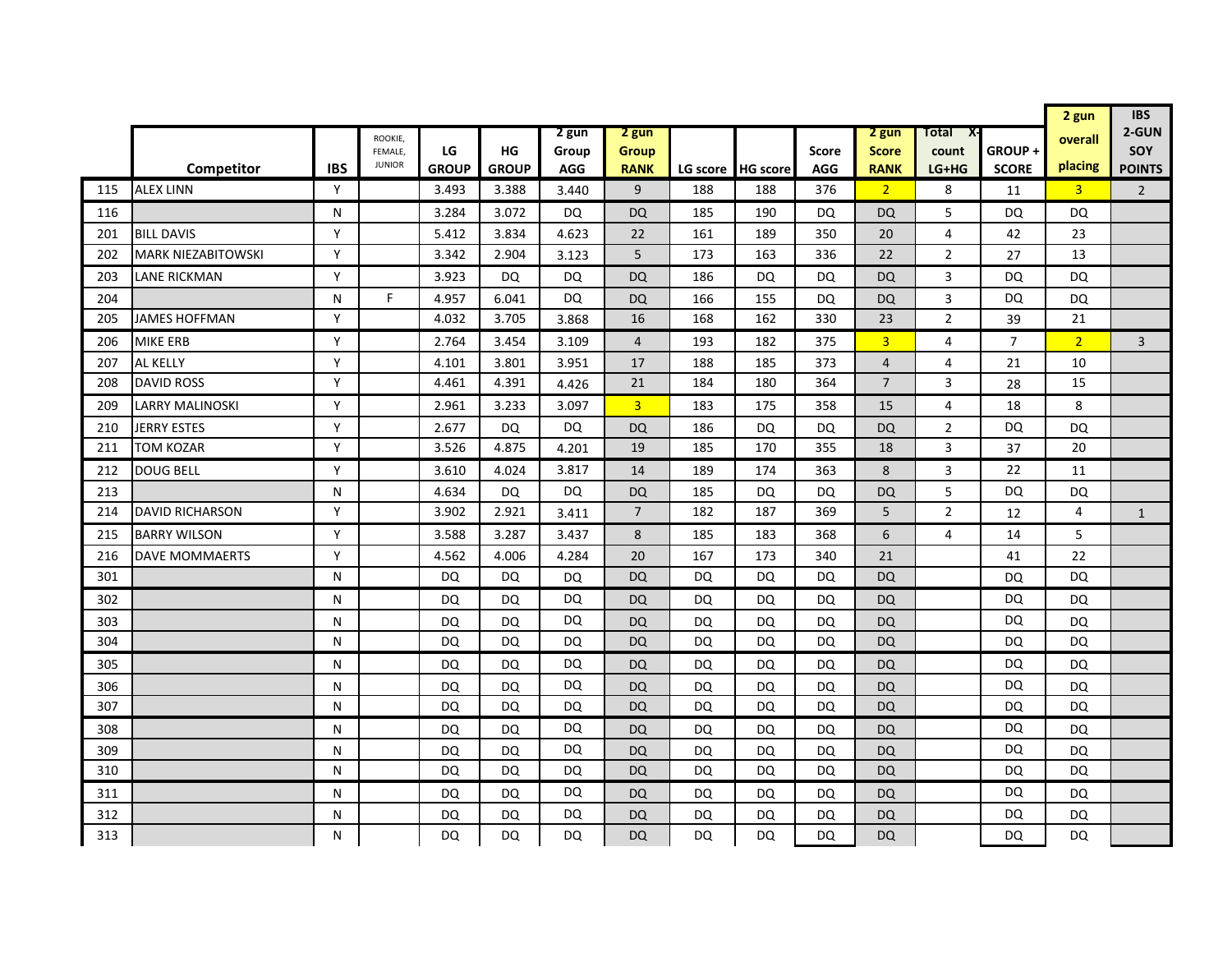## **IBS 600 YARD MATCH #3**

### **Manatee Gun & Archery Club 1/22/2022**

### **HEAVY GUN RESULTS**

|     | <b>HEAVY GUN SCORE AGG</b> |     |
|-----|----------------------------|-----|
| 1ST | <b>TOM ANDERSON</b>        | 189 |
| 2ND | <b>MIKE LOWITZ</b>         | 189 |
| 3RD | <b>BILL DAVIS</b>          | 189 |
| 4TH | <b>ALEX LINN</b>           | 188 |
| 5TH | <b>DON BROWNEWELL</b>      | 188 |
| 6TH | <b>DAVID RICHARSON</b>     | 187 |
| 7TH | <b>LARRY RUTLEDGE</b>      | 185 |
| 8TH | <b>AL KELLY</b>            | 185 |
| 9TH | <b>JERRY JARRETT</b>       | 184 |
| 10T | <b>JOHN GRANAURO</b>       | 183 |

|       | <b>HEAVY GUN GROUP AGG</b> |                 |     | <b>HEAVY GUN SCORE AGG</b> |      |
|-------|----------------------------|-----------------|-----|----------------------------|------|
| 2.860 | <b>JOHN GRANAURO</b>       | 1ST             | 189 | <b>TOM ANDERSON</b>        | 1ST  |
| 2.904 | <b>MARK NIEZABITOWSKI</b>  | 2 <sub>nd</sub> | 189 | MIKE LOWITZ                | 2ND  |
| 2.921 | <b>DAVID RICHARSON</b>     | 3rd             | 189 | <b>BILL DAVIS</b>          | 3RD  |
| 2.969 | TOM ANDERSON               | 4th             | 188 | <b>ALEX LINN</b>           | 4TH  |
| 2.986 | <b>JERRY JARRETT</b>       | 5th             | 188 | <b>DON BROWNEWELL</b>      | 5TH  |
| 3.233 | LARRY MALINOSKI            | 6th             | 187 | <b>DAVID RICHARSON</b>     | 6TH  |
| 3.287 | <b>BARRY WILSON</b>        | 7th             | 185 | <b>LARRY RUTLEDGE</b>      | 7TH  |
| 3.329 | <b>MIKE LOWITZ</b>         | 8th             | 185 | AL KELLY                   | 8TH  |
| 3.388 | <b>ALEX LINN</b>           | 9th             | 184 | <b>JERRY JARRETT</b>       | 9TH  |
| 3.454 | <b>MIKE ERB</b>            | 10th            | 183 | <b>JOHN GRANAURO</b>       | 10TH |

|     | <b>HEAVY GUN SINGLE TARGET HIGHEST SCORE</b> |                 |            |  |     | <b>HEAVY GUN SINGLE TARGET SMALLEST GROUP</b> |                      |       | 12th | MIKE ERB                   |    |
|-----|----------------------------------------------|-----------------|------------|--|-----|-----------------------------------------------|----------------------|-------|------|----------------------------|----|
| 15T | DAVID RICHARSON                              | 50              | $-2.07$    |  | 1ST | <b>JOHN GRANAURO</b>                          | 49                   | 700   | 13th | ROGER JOHNSON              |    |
| 2nd | <b>JACK BOCKMAN</b>                          | <b>FO</b><br>JU | 2.403      |  | 2ND | <b>JERRY JARRETT</b>                          | $\overline{ }$<br>45 | 1.838 |      |                            |    |
| 3rd | JERRY JARRETT                                | <b>FO</b><br>JU | .706<br>L. |  | 3RD | DAVIS<br><b>BILL</b>                          | 49                   | 1.943 |      | Number of HG IBS shooters: | 25 |

| <b>HEAVY GUN GROUP AGG</b>              |    |       |      | <b>HEAVY GUN OVERALL</b> |    |
|-----------------------------------------|----|-------|------|--------------------------|----|
| <b>JOHN GRANAURO</b>                    |    | 2.860 | 1ST  | <b>TOM ANDERSON</b>      | 5  |
| <b>MARK NIEZABITOWSKI</b>               |    | 2.904 | 2ND  | <b>DAVID RICHARSON</b>   | 9  |
| <b>DAVID RICHARSON</b>                  |    | 2.921 | 3RD  | <b>MIKE LOWITZ</b>       | 10 |
| TOM ANDERSON                            |    | 2.969 | 4TH  | JOHN GRANAURO            | 11 |
| <b>JERRY JARRETT</b>                    |    | 2.986 | 5TH  | <b>ALEX LINN</b>         | 13 |
| <b>LARRY MALINOSKI</b>                  |    | 3.233 | 6TH  | <b>JERRY JARRETT</b>     | 14 |
| <b>BARRY WILSON</b>                     |    | 3.287 | 7TH  | <b>BARRY WILSON</b>      | 18 |
| MIKE LOWITZ                             |    | 3.329 | 8TH  | <b>DON BROWNEWELL</b>    | 20 |
| <b>ALEX LINN</b>                        |    | 3.388 | 9TH  | <b>LARRY RUTLEDGE</b>    | 21 |
| MIKE ERB                                |    | 3.454 | 10TH | <b>BILL DAVIS</b>        | 21 |
|                                         |    |       | 11th | <b>LARRY MALINOSKI</b>   | 23 |
| <b>GUN SINGLE TARGET SMALLEST GROUP</b> |    |       | 12th | <b>MIKE ERB</b>          | 23 |
| JOHN GRANAURO                           | 49 | 1.700 | 13th | ROGER JOHNSON            | 23 |

|    |                           |              | RELAY        | ROOKIE,<br>FEMALE. |           |                | <b>HG TARGET 1</b> |           |                | <b>HG TARGET 2</b> |              |   | <b>HG TARGET 3</b> |       |                | <b>HG TARGET 4</b> | <b>SCORE</b> | <b>SCORE</b> | X              | <b>GROUP</b> | <b>GROUP</b> | <b>GROUP</b> | <b>OVERALL</b> |               | <b>SOY Points</b> |              |                           |
|----|---------------------------|--------------|--------------|--------------------|-----------|----------------|--------------------|-----------|----------------|--------------------|--------------|---|--------------------|-------|----------------|--------------------|--------------|--------------|----------------|--------------|--------------|--------------|----------------|---------------|-------------------|--------------|---------------------------|
|    | Competitor                | <b>IBS</b>   | <b>BENCH</b> | <b>JUNIOR</b>      | Score     | $\mathbf{x}$   | Group              | Score     | $\mathsf{X}$   | Group              | <b>Score</b> | X | Group              | Score | $\mathsf{X}$   | Group              | AGG          | <b>RANK</b>  | <b>TOTAL</b>   | AGG          | <b>RANK</b>  | SCORE)       | <b>PLACE</b>   |               |                   |              | Score Group Overall Total |
|    | <b>JERRY JARRETT</b>      |              | 101          |                    | 47        |                | 2.950              | 50        | $\overline{2}$ | 2.706              | 45           |   | 1.838              | 42    |                | 4.451              | 184          | 9            | $\overline{3}$ | 2.986        | 5            | 14           | 6              |               |                   |              |                           |
|    | <b>TOM ANDERSON</b>       | v            | 102          |                    | 46        |                | 2.988              | 48        |                | 2.778              | 47           |   | 2.780              | 48    |                | 3.328              | 189          |              | $\mathbf{1}$   | 2.969        |              | 5            |                |               | $\mathbf{1}$      | Δ            | q                         |
| 3  | <b>LARRY RUTLEDGE</b>     | Υ            | 103          |                    | 47        |                | 3.412              | 47        | $\mathbf{1}$   | 2.207              | 44           |   | 5.782              | 47    |                | 3.476              | 185          |              | $\overline{2}$ | 3.719        | 14           | 21           | q              |               |                   |              |                           |
|    | ROGER JOHNSON             | v            | 104          |                    | 45        |                | 3.448              | 46        |                | 3.543              | 46           |   | 4.070              | 46    |                | 2.848              | 183          | 12           | 1              | 3.477        | 11           | 23           | 13             |               |                   |              |                           |
|    | <b>KEITH ARNDT</b>        |              | 105          |                    | 45        |                | 2.392              | 42        |                | 4.625              | 47           |   | 4.604              | 47    |                | 3.381              | 181          | 14           |                | 3.751        | 16           | 30           | 16             |               |                   |              |                           |
| 6  | RICHARD MCNAMARA          |              | 106          |                    | <b>DQ</b> |                | DQ                 | <b>DQ</b> |                | <b>DQ</b>          | 48           |   | 2.505              | 47    | $\overline{2}$ | 3.691              | DQ           | <b>DQ</b>    | $\overline{4}$ | DQ           | DQ           | DQ           | DQ             |               |                   |              |                           |
|    | <b>JOHN GRANAURO</b>      |              | 107          |                    | 46        |                | 2.871              | 49        | $\overline{2}$ | 1.700              | 43           |   | 3.716              | 45    |                | 3.152              | 183          | 10           | $\overline{4}$ | 2.860        |              | 11           | $\overline{4}$ |               | 4                 | $\mathbf{1}$ |                           |
| 8  | <b>WERNER KOHLMEYER</b>   | N            | 108          |                    | 45        |                | 4.428              | 48        |                | 2.258              | 47           |   | 3.908              | 46    |                | 3.983              | 186          | <b>DQ</b>    |                | 3.644        | DQ           | <b>DQ</b>    | DQ             |               |                   |              |                           |
| 9  | <b>AL BENARROCH</b>       | Υ            | 109          |                    | 42        |                | 2.979              | 45        | $\mathbf{1}$   | 3.133              | 43           |   | 3.481              | 40    |                | 4.767              | 170          | 21           |                | 3.590        | 12           | 33           | 17             |               |                   |              |                           |
| 10 | <b>DON BROWNEWELL</b>     | v            | 110          |                    | 46        | $\overline{2}$ | 5.083              | 47        |                | 3.028              | 47           |   | 2.419              | 48    |                | 4.402              | 188          |              | $\overline{3}$ | 3.733        | 15           | 20           | 8              |               |                   |              |                           |
| 11 | <b>BOB LONGO</b>          | v            | 111          |                    | 48        |                | 3.846              | 46        | -1             | 4.128              | 40           |   | 11.820             | 41    |                | 3.258              | 175          | 18           | $\overline{2}$ | 5.763        | 24           | 42           | 23             |               |                   |              |                           |
| 12 | <b>RICHARD PRINCE</b>     | $\checkmark$ | 112          |                    | 44        |                | 4.492              | 44        |                | 4.408              | 42           |   | 3.855              | 46    |                | 3.611              | 176          | 16           |                | 4.092        | 21           | 37           | 19             |               |                   |              |                           |
| 13 | <b>MIKE LOWITZ</b>        | v            | 113          |                    | 47        |                | 2.813              | 48        | $\overline{2}$ | 2.677              | 48           |   | 3.137              | 46    | $\overline{2}$ | 4.687              | 189          |              | 6              | 3.329        | 8            | 10           | $\overline{3}$ | 3             |                   | 2            | 5                         |
| 14 |                           | N            | 114          |                    |           |                |                    |           |                |                    |              |   |                    |       |                |                    | <b>DQ</b>    | DQ           |                | DQ           | DQ           | <b>DQ</b>    | DQ             |               |                   |              |                           |
| 15 | <b>ALEX LINN</b>          |              | 115          |                    | 48        |                | 3.499              | 46        |                | 4.370              | 47           |   | 3.292              | 47    |                | 2.389              | 188          |              | $\overline{2}$ | 3.388        | 9            | 13           | 5 <sup>1</sup> | 1             |                   |              |                           |
| 16 | <b>ACK BOCKMAN</b>        | N            | 116          |                    | 46        |                | 2.302              | 48        | $\overline{2}$ | 3.238              | 46           |   | 4.346              | 50    |                | 2.403              | 190          | DQ           | $\overline{3}$ | 3.072        | DQ           | <b>DQ</b>    | DQ             |               |                   |              |                           |
| 17 | <b>BILL DAVIS</b>         |              | 201          |                    | 49        |                | 2.592              | 49        |                | 1.943              | 45           |   | 6.042              | 46    |                | 4.759              | 189          |              | $\overline{3}$ | 3.834        | 18           | 21           | 10             | $\mathcal{P}$ |                   |              | 2                         |
| 18 | <b>MARK NIEZABITOWSKI</b> |              | 202          |                    | 41        |                | 2.433              | 38        |                | 2.329              | 35           |   | 3.385              | 49    |                | 3.469              | 163          | 23           |                | 2.904        |              | 25           | 14             |               | $\overline{3}$    |              | 3                         |
| 19 |                           |              | 203          |                    |           |                |                    |           |                |                    |              |   |                    |       |                |                    | <b>DQ</b>    | DQ           |                | DQ           | <b>DQ</b>    | <b>DQ</b>    | <b>DQ</b>      |               |                   |              |                           |
| 20 | MARGARET JARRETT          | N            | 204          |                    | 40        |                | 5.862              | 42        | 1              | 5.898              | 35           |   | 6.888              | 38    |                | 5.515              | 155          | DQ           | $\overline{2}$ | 6.041        | DQ.          | <b>DQ</b>    | DQ             |               |                   |              |                           |
|    | <b>JAMES HOFFMAN</b>      |              | 205          |                    | 42        |                | 2.098              | 37        |                | 4.479              | 41           |   | 4.345              | 42    |                | 3.898              | 162          | 24           |                | 3.705        | 13           | 37           | 18             |               |                   |              |                           |
| 22 | <b>MIKE ERB</b>           |              | 206          |                    | 45        |                | 3.840              | 45        |                | 4.450              | 45           |   | 2.815              | 47    |                | 2.712              | 182          | 13           | $\mathbf{3}$   | 3.454        | 10           | 23           | 12             |               |                   |              |                           |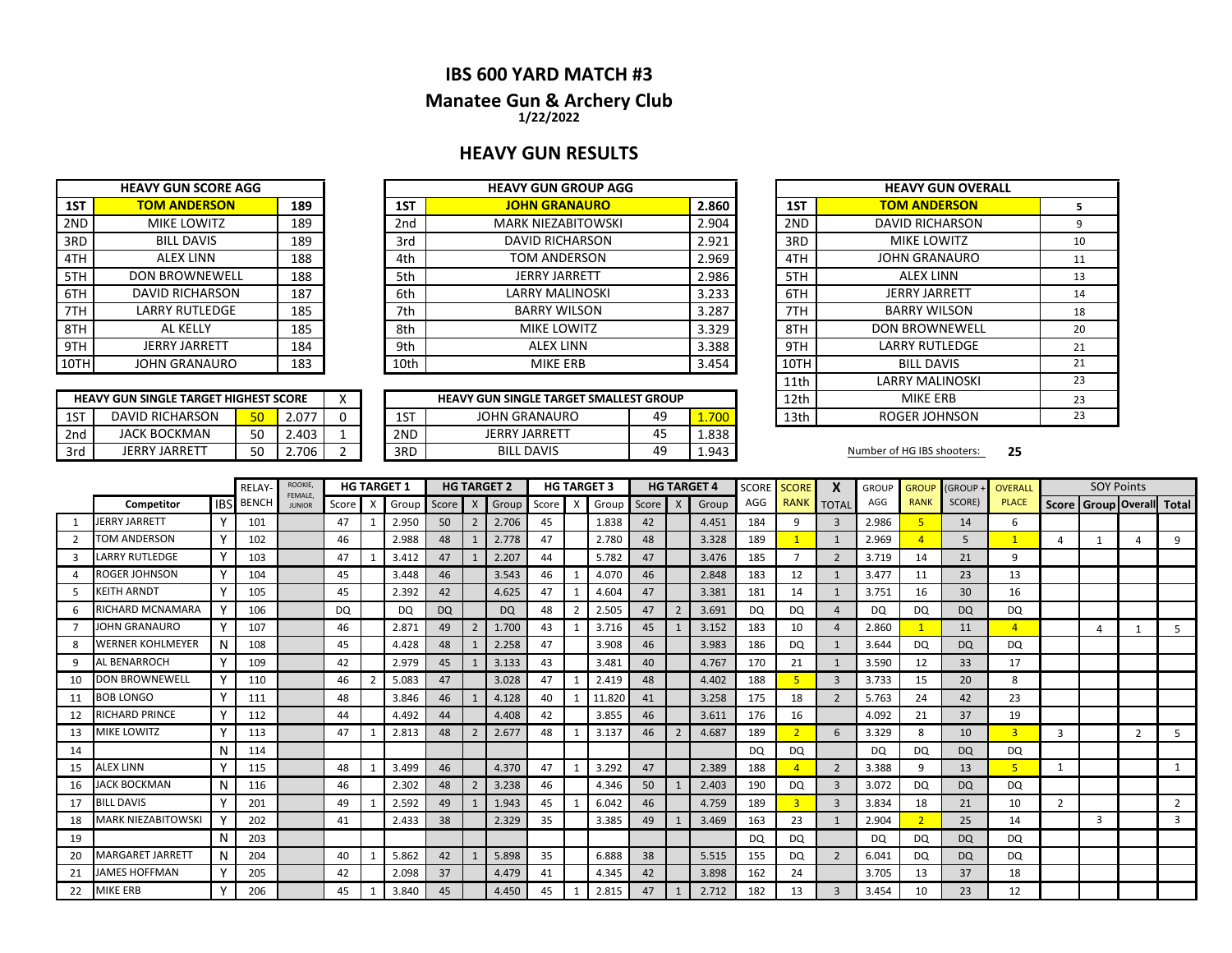|    |                        |             | <b>RELAY</b>     | ROOKIE,<br><b>FEMALE</b> |       |          | <b>HG TARGET 1</b> |         |                | <b>HG TARGET 2</b>  |    | <b>HG TARGET 3</b> |         | <b>HG TARGET 4</b> | SCORE     | <b>SCORE</b> | X              | <b>GROUP</b> | <b>GROUP</b>   | (GROUP -  | <b>OVERALL</b> | <b>SOY Points</b>               |   |   |
|----|------------------------|-------------|------------------|--------------------------|-------|----------|--------------------|---------|----------------|---------------------|----|--------------------|---------|--------------------|-----------|--------------|----------------|--------------|----------------|-----------|----------------|---------------------------------|---|---|
|    | Competitor             |             | <b>IBS</b> BENCH | <b>JUNIOR</b>            | Score | $\times$ | Group              | Score X |                | Group Score X Group |    |                    | Score X | Group              | AGG       | <b>RANK</b>  | <b>TOTAL</b>   | AGG          | <b>RANK</b>    | SCORE)    | <b>PLACE</b>   | Score   Group   Overall   Total |   |   |
| 23 | <b>AL KELLY</b>        | v           | 207              |                          | 45    |          | 3.604              | 45      |                | 6.027               | 49 | 3.129              | 46      | 2.442              | 185       | 8            | 1              | 3.801        | 17             | 25        | 15             |                                 |   |   |
| 24 | <b>DAVID ROSS</b>      | $\mathbf v$ | 208              |                          | 43    |          | 6.174              | 49      | $\overline{2}$ | 2.621               | 45 | 5.696              | 43      | 3.074              | 180       | 15           | $\overline{2}$ | 4.391        | 22             | 37        | 20             |                                 |   |   |
| 25 | <b>LARRY MALINOSKI</b> |             | 209              |                          | 42    |          | 2.079              | 39      |                | 4.476               | 46 | 3.649              | 48      | 2.729              | 175       | 17           | 2              | 3.233        | 6              | 23        | 11             |                                 |   |   |
| 26 |                        | N           | 210              |                          |       |          |                    |         |                |                     |    |                    |         |                    | DQ.       | <b>DQ</b>    |                | <b>DQ</b>    | <b>DQ</b>      | DQ        | <b>DQ</b>      |                                 |   |   |
| 27 | <b>TOM KOZAR</b>       | v           | 211              |                          | 42    |          | 4.575              | 41      |                | 5.442               | 44 | 4.867              | 43      | 4.616              | 170       | 22           |                | 4.875        | 23             | 45        | 24             |                                 |   |   |
| 28 | <b>DOUG BELL</b>       | v           | 212              |                          | 47    |          | 3.901              | 34      |                | 3.879               | 47 | 3.766              | 46      | 4.551              | 174       | 19           | $\overline{2}$ | 4.024        | 20             | 39        | 22             |                                 |   |   |
| 29 | <b>LARRY TOLKSDORF</b> | N.          | 213              |                          | DQ.   |          | <b>DQ</b>          | 49      |                | 2.691               | 46 | 3.905              | 49      | 3.129              | DQ        | DQ           | $\mathbf{1}$   | DQ           | DQ             | <b>DQ</b> | DQ             |                                 |   |   |
| 30 | <b>DAVID RICHARSON</b> | Υ           | 214              |                          | 47    |          | 2.204              | 50      |                | 2.077               | 46 | 3.254              | 44      | 4.147              | 187       | 6            |                | 2.921        | $\overline{3}$ | 9         | 2 <sup>1</sup> | $\overline{2}$                  | 3 | 5 |
| 31 | <b>BARRY WILSON</b>    |             | 215              |                          | 48    |          | 3.155              | 43      |                | 3.410               | 47 | 3.747              | 45      | 2.837              | 183       | 11           | 1              | 3.287        | $\overline{7}$ | 18        | $\overline{ }$ |                                 |   |   |
| 32 | <b>DAVE MOMMAERTS</b>  |             | 216              |                          | 45    |          | 2.860              | 43      |                | 4.822               | 40 | 4.149              | 45      | 4.194              | 173       | 20           |                | 4.006        | 19             | 39        | 21             |                                 |   |   |
| 33 |                        |             | 301              |                          |       |          |                    |         |                |                     |    |                    |         |                    | <b>DQ</b> | <b>DQ</b>    |                | DQ           | DQ             | <b>DQ</b> | DQ             |                                 |   |   |
| 34 |                        |             | 302              |                          |       |          |                    |         |                |                     |    |                    |         |                    | <b>DQ</b> | DQ           |                | DQ           | DQ             | <b>DQ</b> | DQ             |                                 |   |   |
| 35 |                        |             | 303              |                          |       |          |                    |         |                |                     |    |                    |         |                    | <b>DQ</b> | DQ           |                | <b>DQ</b>    | DQ             | <b>DQ</b> | <b>DQ</b>      |                                 |   |   |
| 36 |                        |             | 304              |                          |       |          |                    |         |                |                     |    |                    |         |                    | <b>DQ</b> | <b>DQ</b>    |                | <b>DQ</b>    | DQ             | <b>DQ</b> | <b>DO</b>      |                                 |   |   |
| 37 |                        |             | 305              |                          |       |          |                    |         |                |                     |    |                    |         |                    | DQ        | DQ           |                | <b>DQ</b>    | <b>DQ</b>      | DQ        | <b>DQ</b>      |                                 |   |   |
| 38 |                        |             | 306              |                          |       |          |                    |         |                |                     |    |                    |         |                    | <b>DQ</b> | DQ           |                | DQ           | <b>DQ</b>      | <b>DQ</b> | <b>DQ</b>      |                                 |   |   |
| 39 |                        | N           | 307              |                          |       |          |                    |         |                |                     |    |                    |         |                    | DQ        | <b>DQ</b>    |                | DQ           | DQ             | <b>DQ</b> | DQ             |                                 |   |   |
| 40 |                        | N           | 308              |                          |       |          |                    |         |                |                     |    |                    |         |                    | <b>DQ</b> | DQ           |                | DQ           | DQ             | <b>DQ</b> | DQ             |                                 |   |   |
| 41 |                        |             | 309              |                          |       |          |                    |         |                |                     |    |                    |         |                    | DQ        | DQ           |                | DQ           | DQ             | <b>DQ</b> | <b>DO</b>      |                                 |   |   |
| 42 |                        |             | 310              |                          |       |          |                    |         |                |                     |    |                    |         |                    | DQ        | DQ           |                | DQ           | DQ             | <b>DQ</b> | DQ             |                                 |   |   |
| 43 |                        |             | 311              |                          |       |          |                    |         |                |                     |    |                    |         |                    | DQ        | DQ           |                | DQ           | DQ             | <b>DQ</b> | DQ             |                                 |   |   |
| 44 |                        |             | 312              |                          |       |          |                    |         |                |                     |    |                    |         |                    | DQ        | DQ           |                | <b>DQ</b>    | DQ             | <b>DQ</b> | DQ             |                                 |   |   |
| 45 |                        |             | 313              |                          |       |          |                    |         |                |                     |    |                    |         |                    | <b>DQ</b> | DQ           |                | <b>DQ</b>    | DQ             | <b>DQ</b> | <b>DQ</b>      |                                 |   |   |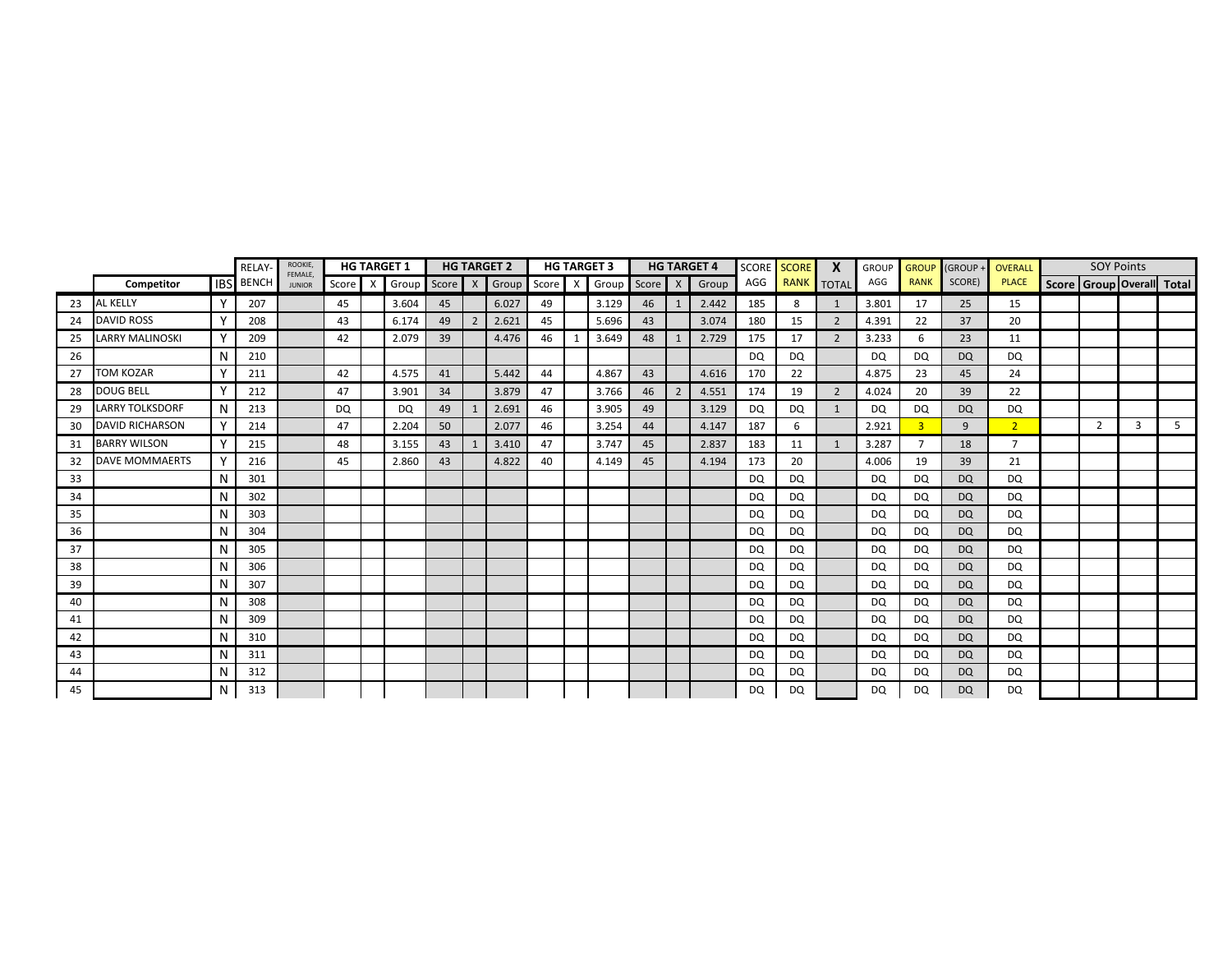### **IBS 600 YARD MATCH #3**

### **1/22/2022 Manatee Gun & Archery Club**

## **LIGHT GUN RESULTS**

|     | <b>LIGHT GUN SCORE AGG</b> |     |
|-----|----------------------------|-----|
| 1ST | <b>MIKE LOWITZ</b>         | 194 |
| 2ND | <b>MIKE ERB</b>            | 193 |
| 3RD | <b>DOUG BELL</b>           | 189 |
| 4TH | <b>ALEX LINN</b>           | 188 |
| 5TH | AL KELLY                   | 188 |
| 6TH | <b>JERRY ESTES</b>         | 186 |
| 7TH | <b>LANE RICKMAN</b>        | 186 |
| 8TH | <b>TOM KOZAR</b>           | 185 |
| 9TH | <b>BARRY WILSON</b>        | 185 |
|     | <b>BOB LONGO</b>           | 185 |

| .OTH | <b>BOB LONGO</b><br>185               |    |       |   |  |  |  |  |  |  |  |  |
|------|---------------------------------------|----|-------|---|--|--|--|--|--|--|--|--|
|      |                                       |    |       |   |  |  |  |  |  |  |  |  |
|      | LIGHT GUN SINGLE TARGET HIGHEST SCORE |    |       |   |  |  |  |  |  |  |  |  |
| 1ST  | <b>JERRY ESTES</b>                    | 49 | 2.164 |   |  |  |  |  |  |  |  |  |
| 2ND  | TOM KOZAR                             | 49 | 2.203 |   |  |  |  |  |  |  |  |  |
| 3RD  | AI FX LINN                            | 49 | 2.398 | 3 |  |  |  |  |  |  |  |  |

|      | <b>LIGHT GUN SCORE AGG</b> |     |      | <b>LIGHT GUN GROUP AGG</b> |       |      | <b>LIGHT GUN O'</b>  |
|------|----------------------------|-----|------|----------------------------|-------|------|----------------------|
| 1ST  | <b>MIKE LOWITZ</b>         | 194 | 1ST  | <b>JERRY ESTES</b>         | 2.677 | 1ST  | <b>MIKE LOWITZ</b>   |
| 2ND  | MIKE ERB                   | 193 | 2nd  | <b>JOHN GRANAURO</b>       | 2.752 | 2ND  | <b>MIKE ERB</b>      |
| 3RD  | <b>DOUG BELL</b>           | 189 | 3rd  | <b>MIKE LOWITZ</b>         | 2.758 | 3RD  | <b>JERRY ESTES</b>   |
| 4TH  | <b>ALEX LINN</b>           | 188 | 4th  | MIKE ERB                   | 2.764 | 4TH  | <b>ALEX LINN</b>     |
| 5TH  | AL KELLY                   | 188 | 5th  | <b>KEITH ARNDT</b>         | 2.875 | 5TH  | <b>DOUG BELL</b>     |
| 6TH  | <b>JERRY ESTES</b>         | 186 | 6th  | LARRY MALINOSKI            | 2.961 | 6TH  | TOM KOZAR            |
| 7TH  | LANE RICKMAN               | 186 | 7th  | AL BENARROCH               | 3.331 | 7TH  | <b>JOHN GRANAUI</b>  |
| 8TH  | TOM KOZAR                  | 185 | 8th  | <b>MARK NIEZABITOWSKI</b>  | 3.342 | 8TH  | <b>LARRY MALINOS</b> |
| 9TH  | <b>BARRY WILSON</b>        | 185 | 9th  | <b>ALEX LINN</b>           | 3.493 | 9TH  | <b>KEITH ARNDT</b>   |
| 10TH | <b>BOB LONGO</b>           | 185 | 10th | TOM KOZAR                  | 3.526 | 10TH | AL BENARROC          |

|     | LIGHT GUN SINGLE TARGET HIGHEST SCORE |    |         |  |     | LIGHT GUN SINGLE TARGET SMALLEST GROUP |    |       | 12th |
|-----|---------------------------------------|----|---------|--|-----|----------------------------------------|----|-------|------|
| 1ST | <b>JERRY ESTES</b>                    | 49 | 164     |  | 1ST | <b>JERRY ESTES</b>                     | 48 | .588  | 13th |
| 2ND | TOM KOZAR                             | 49 | 203     |  | 2nd | <b>JERRY ESTES</b>                     | 47 | 1.804 |      |
| 3RD | ALEX LINN                             | 49 | ∠.398 ່ |  | 3rd | JACK BOCKMAN                           | 48 | 1.859 |      |

|                 | <b>LIGHT GUN OVERALL</b> |    |
|-----------------|--------------------------|----|
| 1ST             | <b>MIKE LOWITZ</b>       | 4  |
| 2 <sub>ND</sub> | <b>MIKF FRB</b>          | 6  |
| 3RD             | <b>JERRY ESTES</b>       | 7  |
| 4TH             | ALEX LINN                | 13 |
| 5TH             | DOUG BELL                | 16 |
| 6TH             | <b>TOM KOZAR</b>         | 18 |
| 7TH             | <b>JOHN GRANAURO</b>     | 19 |
| 8TH             | <b>LARRY MALINOSKI</b>   | 19 |
| 9TH             | <b>KEITH ARNDT</b>       | 21 |
| 10TH            | AL BENARROCH             | 21 |
| 11th            | <b>BARRY WILSON</b>      | 21 |
| 12th            | LANE RICKMAN             | 24 |
| 13th            | AL KELLY                 | 25 |

Number of LG IBS shooters: 27

|               |                           |            | RELAY        | ROOKIE,<br><b>FEMALE</b> |       | <b>LG TARGET 1</b> |       |           |                | <b>LG TARGET 2</b> |    |   | <b>LG TARGET 3</b> |       |              | <b>LG TARGET 4</b> | <b>SCORE</b> | <b>SCORE</b>   | X              | <b>GROUP</b> | <b>GROUP</b>   | <b>GROUP</b>     | <b>OVERALL</b> |              | <b>SOY Points</b>         |              |                |
|---------------|---------------------------|------------|--------------|--------------------------|-------|--------------------|-------|-----------|----------------|--------------------|----|---|--------------------|-------|--------------|--------------------|--------------|----------------|----------------|--------------|----------------|------------------|----------------|--------------|---------------------------|--------------|----------------|
|               | Competitor                | <b>IBS</b> | <b>BENCH</b> | <b>JUNIOR</b>            | Score | X                  | Group | Score     | $\mathsf{X}$   | Group Score X      |    |   | Group              | Score | $\mathsf{X}$ | Group              | AGG          | <b>RANK</b>    | <b>TOTAL</b>   | AGG          | <b>RANK</b>    | SCORE)           | <b>PLACE</b>   |              | Score Group Overall Total |              |                |
|               | JERRY JARRETT             |            | 101          |                          | 48    |                    | 3.397 | 45        |                | 5.745              | 44 |   | 3.735              | 34    |              | 3.392              | 171          | 23             | 2              | 4.067        | 19             | 42               | 22             |              |                           |              |                |
| $\mathcal{L}$ | <b>TOM ANDERSON</b>       |            | 102          |                          | DQ    |                    | DQ.   | <b>DQ</b> |                | DQ                 | 44 |   | 1.863              | 48    |              | 2.834              | DQ.          | DQ             |                | <b>DQ</b>    | <b>DQ</b>      | <b>DQ</b>        | DQ             |              |                           |              |                |
|               | <b>LARRY RUTLEDGE</b>     |            | 103          |                          | 43    |                    | 4.132 | 47        |                | 4.203              | 45 |   | 2.233              | 41    |              | 3.685              | 176          | 18             |                | 3.563        | 11             | 29               | 16             |              |                           |              |                |
|               | <b>ROGER JOHNSON</b>      |            | 104          |                          | 43    |                    | 3.894 | 47        | $\mathbf{1}$   | 4.232              | 42 |   | 5.114              | 40    |              | 3.602              | 172          | 22             |                | 4.211        | 21             | 43               | 23             |              |                           |              |                |
|               | <b>KEITH ARNDT</b>        |            | 105          |                          | 41    |                    | 2.269 | 48        |                | 3.383              | 48 |   | 3.186              | 42    |              | 2.662              | 179          | 16             | $\overline{2}$ | 2.875        | 5              | 21               | 9              |              |                           |              |                |
|               | RICHARD MCNAMARA          |            | 106          |                          | 45    |                    | 5.239 | 45        |                | 4.250              | 39 |   | 5.305              | 46    |              | 5.558              | 175          | 19             |                | 5.088        | 25             | 44               | 24             |              |                           |              |                |
|               | JOHN GRANAURO             |            | 107          |                          | 46    |                    | 3.673 | 47        |                | 2.468              | 38 |   | 2.376              | 45    |              | 2.491              | 176          | 17             |                | 2.752        | $\overline{2}$ | 19               | $\overline{7}$ |              | 3                         |              | $\overline{3}$ |
| 8             | <b>WERNER KOHLMEYER</b>   | N          | 108          |                          | 36    |                    | 4.560 | 45        |                | 2.744              | 43 |   | 4.068              | 45    |              | 5.394              | 169          | <b>DQ</b>      | $\mathbf{1}$   | 4.192        | <b>DQ</b>      | DQ               | DQ.            |              |                           |              |                |
|               | <b>AL BENARROCH</b>       |            | 109          |                          | 45    |                    | 2.512 | 45        |                | 2.463              | 48 |   | 2.923              | 44    |              | 5.426              | 182          | 14             |                | 3.331        |                | 21               | 10             |              |                           |              |                |
| 10            | <b>DON BROWNEWELL</b>     |            | 110          |                          | 44    |                    | 3.291 | 47        | $\overline{2}$ | 2.526              | 38 |   | 4.294              | 44    |              | 4.597              | 173          | 21             | $\overline{2}$ | 3.677        | 14             | 35               | 19             |              |                           |              |                |
| 11            | <b>BOB LONGO</b>          |            | 111          |                          | 44    |                    | 6.304 | 47        | $\overline{2}$ | 3.321              | 47 |   | 2.741              | 47    |              | 4.640              | 185          | 10             | $\overline{a}$ | 4.252        | 22             | 32               | 18             |              |                           |              |                |
| 12            | <b>RICHARD PRINCE</b>     |            | 112          |                          | 43    |                    | 3.019 | 47        |                | 3.923              | 48 |   | 3.325              | 46    |              | 5.135              | 184          | 11             |                | 3.851        | 15             | 26               | 14             |              |                           |              |                |
| 13            | <b>MIKE LOWITZ</b>        |            | 113          |                          | 49    |                    | 2.734 | 49        |                | 2.964              | 47 |   | 2.337              | 49    |              | 2.995              | 194          | $\overline{1}$ | $\mathbf{3}$   | 2.758        | $\overline{3}$ | 4                | $\overline{1}$ | Δ            | $\overline{2}$            |              | 10             |
| 14            |                           | N          | 114          |                          |       |                    |       |           |                |                    |    |   |                    |       |              |                    | DQ           | DQ             |                | DQ           | DQ             | <b>DQ</b>        | DQ.            |              |                           |              |                |
| 15            | <b>ALEX LINN</b>          |            | 115          |                          | 46    |                    | 4.896 | 47        |                | 3.729              | 49 | 3 | 2.398              | 46    |              | 2.949              | 188          |                | 6              | 3.493        | 9              | 13               | $\overline{4}$ | 1            |                           | 1            | $\overline{2}$ |
| 16            | <b>JACK BOCKMAN</b>       |            | 116          |                          | 46    |                    | 2.500 | 45        |                | 2.996              | 46 |   | 5.781              | 48    |              | 1.859              | 185          | DQ             | $\overline{2}$ | 3.284        | DQ             | <b>DQ</b>        | DQ             |              |                           |              |                |
| 17            | <b>BILL DAVIS</b>         |            | 201          |                          | 38    |                    | 5.164 | 40        |                | 3.337              | 44 |   | 6.803              | 39    |              | 6.344              | 161          | 26             |                | 5.412        | 26             | 52               | 26             |              |                           |              |                |
| 18            | <b>MARK NIEZABITOWSKI</b> |            | 202          |                          | 46    |                    | 3.368 | 47        |                | 2.073              | 37 |   | 4.763              | 43    |              | 3.165              | 173          | 20             |                | 3.342        | 8              | 28               | 15             |              |                           |              |                |
| 19            | <b>LANE RICKMAN</b>       |            | 203          |                          | 46    |                    | 4.296 | 46        |                | 3.976              | 46 |   | 3.946              | 48    |              | 3.472              | 186          | $\overline{7}$ | $\mathbf{3}$   | 3.923        | 17             | 24               | 12             |              |                           |              |                |
| 20            | <b>MARGARET JARRETT</b>   | N          | 204          |                          | 45    |                    | 4.158 | 40        |                | 5.801              | 40 |   | 4.518              | 41    |              | 5.350              | 166          | DQ             | $\mathbf{1}$   | 4.957        | DQ             | <b>DQ</b>        | DQ             |              |                           |              |                |
| 21            | <b>JAMES HOFFMAN</b>      |            | 205          |                          | 42    |                    | 3.227 | 45        | $\overline{2}$ | 5.291              | 41 |   | 3.002              | 40    |              | 4.606              | 168          | 24             | 2              | 4.032        | 18             | 42               | 21             |              |                           |              |                |
| 22            | <b>MIKE ERB</b>           |            | 206          |                          | 48    |                    | 2.063 | 48        |                | 3.154              | 48 |   | 3.043              | 49    |              | 2.797              | 193          |                |                | 2.764        |                | $6 \overline{6}$ | $\overline{ }$ | $\mathbf{R}$ |                           | $\mathbf{a}$ |                |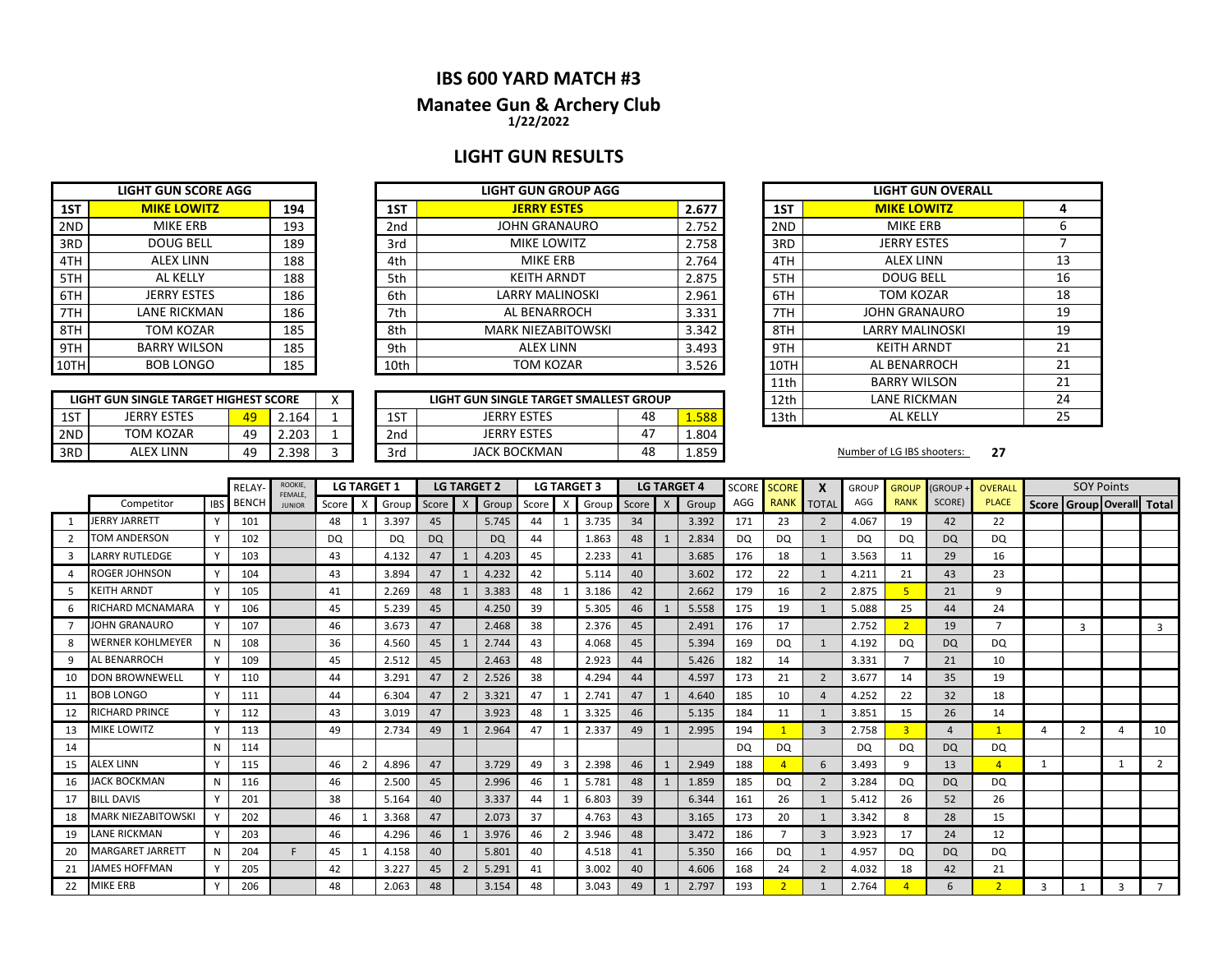|    |                        |            | RELAY        | ROOKIE,<br>FEMALE. |       |                           | <b>LG TARGET 1</b> |         |                | <b>LG TARGET 2</b> |    |   | <b>LG TARGET 3</b> |    |     | <b>LG TARGET 4</b> | <b>SCORE</b> | <b>SCORE</b>   | X              | <b>GROUP</b> | <b>GROUP</b> | <b>GROUP</b>   | OVERALL        |   | <b>SOY Points</b>     |                |                                 |
|----|------------------------|------------|--------------|--------------------|-------|---------------------------|--------------------|---------|----------------|--------------------|----|---|--------------------|----|-----|--------------------|--------------|----------------|----------------|--------------|--------------|----------------|----------------|---|-----------------------|----------------|---------------------------------|
|    | Competitor             | <b>IBS</b> | <b>BENCH</b> | <b>JUNIOR</b>      | Score | $\boldsymbol{\mathsf{X}}$ | Group              | Score X |                | Group Score X      |    |   | Group Score        |    | X   | Group              | AGG          | <b>RANK</b>    | <b>TOTAL</b>   | AGG          | <b>RANK</b>  | SCORE)         | <b>PLACE</b>   |   |                       |                | Score   Group   Overall   Total |
| 23 | AL KELLY               |            | 207          |                    | 48    |                           | 3.990              | 48      |                | 3.068              | 47 | 1 | 3.749              | 45 | -1  | 5.596              | 188          |                | $\overline{3}$ | 4.101        | 20           | 25             | 13             |   |                       |                |                                 |
| 24 | <b>DAVID ROSS</b>      |            | 208          |                    | 47    |                           | 3.056              | 47      |                | 3.475              | 43 |   | 6.660              | 47 |     | 4.653              | 184          | 12             |                | 4.461        | 23           | 35             | 20             |   |                       |                |                                 |
| 25 | <b>LARRY MALINOSKI</b> |            | 209          |                    | 47    |                           | 2.812              | 43      |                | 2.001              | 47 |   | 2.742              | 46 | - 1 | 4.290              | 183          | 13             | 2              | 2.961        | 6            | 19             | 8              |   |                       |                |                                 |
| 26 | JERRY ESTES            |            | 210          |                    | 48    |                           | 1.588              | 47      |                | 1.804              | 42 |   | 5.152              | 49 |     | 2.164              | 186          | 6              | $\overline{2}$ | 2.677        |              | $\overline{7}$ | $\overline{3}$ |   | $\boldsymbol{\Delta}$ | $\overline{2}$ | 6                               |
| 27 | TOM KOZAR              |            | 211          |                    | 49    |                           | 2.203              | 45      |                | 4.206              | 45 |   | 3.056              | 46 |     | 4.640              | 185          | 8              | $\overline{3}$ | 3.526        | 10           | 18             | 6              |   |                       |                |                                 |
| 28 | <b>DOUG BELL</b>       |            | 212          |                    | 47    |                           | 4.961              | 47      |                | 2.527              | 47 |   | 3.214              | 48 |     | 3.738              | 189          | $\overline{3}$ |                | 3.610        | 13           | 16             | 5 <sup>1</sup> | 2 |                       |                | $\overline{2}$                  |
| 29 | <b>LARRY TOLKSDORF</b> | N          | 213          |                    | 46    |                           | 5.257              | 46      | $\overline{2}$ | 5.767              | 47 |   | 4.106              | 46 |     | 3.405              | 185          | DQ             | $\overline{4}$ | 4.634        | DQ           | <b>DQ</b>      | DQ             |   |                       |                |                                 |
| 30 | <b>DAVID RICHARSON</b> |            | 214          |                    | 46    |                           | 3.594              | 45      |                | 3.885              | 45 |   | 3.771              | 46 |     | 4.358              | 182          | 15             | $\overline{2}$ | 3.902        | 16           | 31             | 17             |   |                       |                |                                 |
| 31 | <b>BARRY WILSON</b>    |            | 215          |                    | 45    | $\overline{2}$            | 3.095              | 47      |                | 3.311              | 45 |   | 4.672              | 48 |     | 3.272              | 185          | 9              | $\overline{3}$ | 3.588        | 12           | 21             | 11             |   |                       |                |                                 |
| 32 | <b>DAVE MOMMAERTS</b>  |            | 216          |                    | 41    |                           | 4.803              | 35      |                | 5.065              | 45 |   | 3.966              | 46 |     | 4.414              | 167          | 25             |                | 4.562        | 24           | 49             | 25             |   |                       |                |                                 |
| 33 |                        | N          | 301          |                    |       |                           |                    |         |                |                    |    |   |                    |    |     |                    | <b>DQ</b>    | DQ             |                | DQ           | DQ           | <b>DQ</b>      | DQ             |   |                       |                |                                 |
| 34 |                        | N          | 302          |                    |       |                           |                    |         |                |                    |    |   |                    |    |     |                    | <b>DQ</b>    | DQ             |                | <b>DQ</b>    | DQ           | <b>DQ</b>      | DQ             |   |                       |                |                                 |
| 35 |                        |            | 303          |                    |       |                           |                    |         |                |                    |    |   |                    |    |     |                    | <b>DQ</b>    | DQ             |                | <b>DQ</b>    | DQ           | <b>DQ</b>      | DQ             |   |                       |                |                                 |
| 36 |                        | N          | 304          |                    |       |                           |                    |         |                |                    |    |   |                    |    |     |                    | <b>DQ</b>    | DQ             |                | <b>DQ</b>    | DQ           | <b>DQ</b>      | DQ             |   |                       |                |                                 |
| 37 |                        | N          | 305          |                    |       |                           |                    |         |                |                    |    |   |                    |    |     |                    | <b>DQ</b>    | DQ             |                | <b>DQ</b>    | DQ           | <b>DQ</b>      | DQ             |   |                       |                |                                 |
| 38 |                        | N          | 306          |                    |       |                           |                    |         |                |                    |    |   |                    |    |     |                    | <b>DQ</b>    | <b>DQ</b>      |                | <b>DQ</b>    | DQ           | <b>DQ</b>      | DQ             |   |                       |                |                                 |
| 39 |                        | N          | 307          |                    |       |                           |                    |         |                |                    |    |   |                    |    |     |                    | <b>DQ</b>    | DQ             |                | DQ           | DQ           | <b>DQ</b>      | DQ             |   |                       |                |                                 |
| 40 |                        |            | 308          |                    |       |                           |                    |         |                |                    |    |   |                    |    |     |                    | <b>DQ</b>    | DQ             |                | <b>DQ</b>    | DQ           | <b>DQ</b>      | DQ             |   |                       |                |                                 |
| 41 |                        |            | 309          |                    |       |                           |                    |         |                |                    |    |   |                    |    |     |                    | DQ           | DQ             |                | <b>DQ</b>    | DQ           | <b>DQ</b>      | DQ             |   |                       |                |                                 |
| 42 |                        | N          | 310          |                    |       |                           |                    |         |                |                    |    |   |                    |    |     |                    | <b>DQ</b>    | DQ             |                | <b>DQ</b>    | DQ.          | <b>DQ</b>      | DQ             |   |                       |                |                                 |
| 43 |                        |            | 311          |                    |       |                           |                    |         |                |                    |    |   |                    |    |     |                    | <b>DQ</b>    | DQ             |                | <b>DQ</b>    | DQ.          | <b>DQ</b>      | DQ             |   |                       |                |                                 |
| 44 |                        | N          | 312          |                    |       |                           |                    |         |                |                    |    |   |                    |    |     |                    | <b>DQ</b>    | DQ             |                | <b>DQ</b>    | <b>DQ</b>    | <b>DQ</b>      | DQ             |   |                       |                |                                 |
| 45 |                        | N          | 313          |                    |       |                           |                    |         |                |                    |    |   |                    |    |     |                    | <b>DQ</b>    | DQ             |                | <b>DQ</b>    | DQ           | <b>DQ</b>      | DQ             |   |                       |                |                                 |